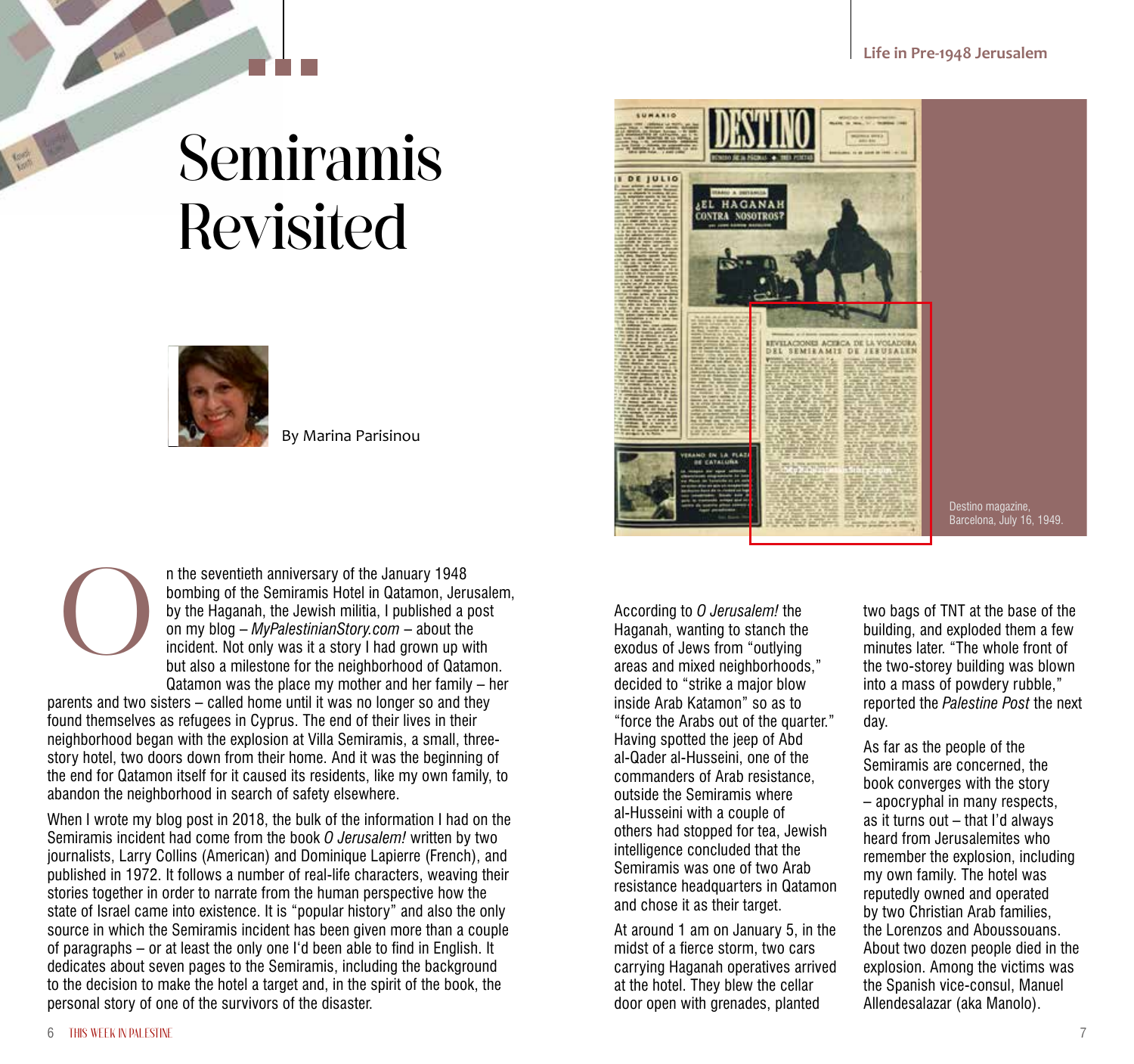## **LES CAHIERS** DE L'EST **BRANCH OF LIVENIDADES M<sub>y</sub>** could

Sami Aboussouan's article in *Les Cahiers de l'Est*, 1948.

"… the Aboussouan family was virtually obliterated" states *O Jerusalem!* Only it wasn't…

The British administration condemned the attack, refuting Haganah's claim that the hotel served as the base for the local Arab militia. The Jewish Agency "deeply" regretted "the loss of innocent lives."

I was in my early twenties and mostly ignorant of history when *O Jerusalem!* made its way into my hands. At the time I only managed to get as far as the chapter that describes the Semiramis incident. For the first time I realized how monumental this event was which my family had experienced. I remember going to my grandmother to ask her for details. She told me how shaken up they were and how in the days that followed they would make tea for the British soldiers who were excavating the rubble, looking for survivors and dead bodies. She also told me a story that's in the book: how a dog wouldn't leave the ruins until the body of his master was recovered. Only the book didn't get the dog right…

My original post travelled as far as Spain to the screen of the



Excavating the rubble of Semiramis, January 1948, from Walid Khalidi, Before Their Diaspora, Photographic Collection of the Institute for Palestine Studies.

> Excavating the rubble of Semiramis. Source unknown.





Semiramis Hotel, 1947.

nephew of one of the victims of the explosion. In 2020 it was also discovered by a young woman from Gaza who is related to another victim. Those two encounters in cyberspace looped me back into the story, causing me to dig deeper and farther.

In May 2020, as I was "sheltering in place" in San Francisco during the COVID-19 pandemic, an unexpected gift arrived through cyberspace: an email from Alvaro Gomez Pidal, a young photographer and filmmaker from Madrid, who had first contacted me after I published my January 2018 post. His grandmother was

Manolo's sister. Back then Alvaro had started looking into the incident and was excited to discover my blog post with references to his greatuncle.

He was now sending a copy of a 1949 issue of *Destino* magazine published in Barcelona. It included a four-page report on the Semiramis incident by Juan Ramon Masoliver, a Spanish journalist who had stayed at the hotel, sharing a room with Manolo. The journalist left Jerusalem in early December 1947, about a month before the hotel was blown up. His friend and roommate was one of the victims.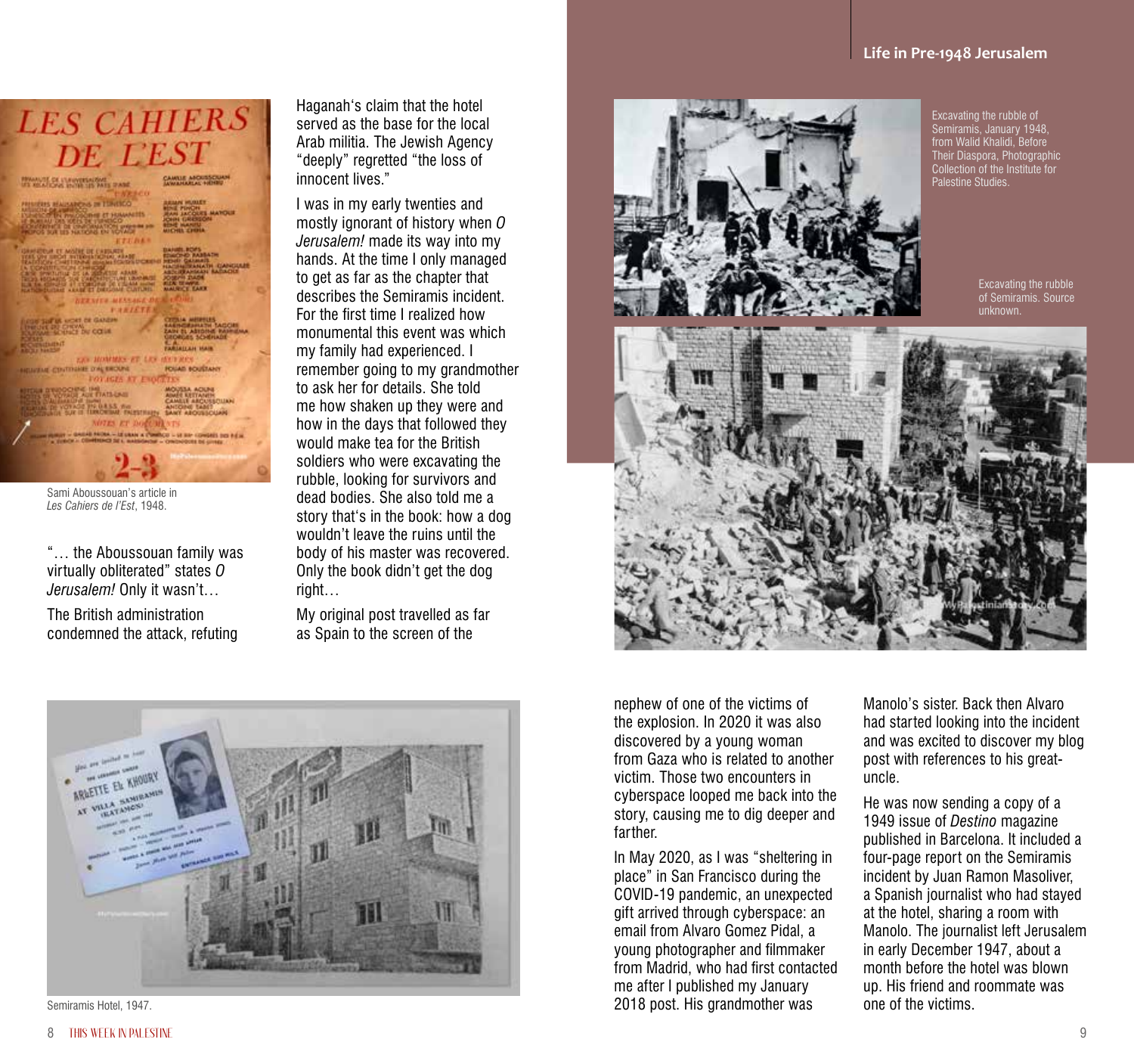

Ruins of Semiramis Hotel, August 1986. Photograph by Marina Parisinou.

Masoliver's detailed article directly contradicted several of the claims of *O Jerusalem!* I spent hours on Google, digging through Israeli state archives, and poring over old Jewish

From the *Palestine Post*, January 9, 1948.

## Madrid Funeral Service For Spanish Consul

The funeral service for hianucl Allendes Salazar Travesedo. Viscount Tapia, the SpanishVice-Consul who was killed in the Hotel Semiramis explosion in Jerusalem on Sunday night,<br>took place in Madrid on Wednesday, A.F.P. reports.

Among those who attended were his father, Count Montefuerte; the Foreign Minister, Alberto Artajo: the Under-Secretary of Foreign Affairs; and members of the Diplomatic Corps.

Commenting on the death of Vicount Tapia the Madrid<br>newpaper "Ya," which generally represents Spanish Foreign Office opinion wrote yesterday that the Jews were using terrorist methods in their fight, as well as constant, sentimental "anti-fascist propaganda.'

Non-Arab consular officials in Jerusalem are wearing white arm-bands with the letters<br>C.C. (Consular Corps.)

Many Jewish consular officials working in Katamon have still not returned to work.

(English-language) press, seeking verification. Not everything checked out but as I looked for answers, more questions emerged and the web of search and discovery spread wider.

Before long I had put together a tentative spreadsheet of the survivors of the blast. Then, based on documents from the Israeli archives dating back to the British Mandate era, I built a timeline for the life of the hotel. I was surprised to see how short it was – barely more than a year. It took longer to build the hotel than it had time to operate. There's something about traumatic events that seems to sear the places they impact in memory, creating the illusion that they've been there forever.

As serendipity would have it, around the same time, I was contacted, again through my blog, by a young Palestinian woman, currently studying in the United States, whose uncle was also killed in the Semiramis at age 16. She too had a full story to tell with corrections and enhancements to the record – and to my survivor spreadsheet.

As my research picked up steam, I was put in touch with a relative of one of the survivors. Dr. Nadia

ATHENS, Jan. 6-John Howard, deputy to Dwight 1 r today in ATHENS, Jan. 6-John Howard, deputy to Dwight<br>wold, head of the United States Aid Mission, amounced entatives of ATHENS. Jan and the United States Aid Mission, amounted<br>information would, head of the United States Aid Mission, amounted<br>ters in use, an additional \$15,000,000 of aid funds would be allocated Guard. they are run. **BRITISH CONDEMN** The forces will be increased number in The forces will battalls C. Maguire. mated at 500 men. HAGANAH 'MURDERS' nmerce, will (Washington dispate plained that the \$15,000 been transferred from e Parley o stretch the military needs.) The Greek reaction he come into the Arab Hotel Blast Is Termed The Greek reaction. Person<br>of satisfaction. Person s, State Fuel positions said that if 'Dastardly'-Jews Besieged ed in Albany had been taken carlier spresentatives in Jerusalem Get Food would be more secure Connecticut to reconstruction might e on Tuesday nate all fuel furthered. By SAM POPE BREWER Kalovryssi, north metropolitan zani bridgehead, and SOUTH AND POPPER TO THE TOUR SOUTH Special to The New York Disk Palenthe triangle formed gional fuel co-JERUSALEM, Jan. tatement, issued the triangle location of the blast-<br>today on the subject of the blast-<br>today on the subject of the blast-<br>senite and of althens te to report at tine Government state of the blast- Konitsa and Sthens<br>today on the subject of the blast- hands of Athens<br>ing of the Semiramis Hotel year- hands who engaged bnormal price today on the supper Hotel yes. hands of the Semiranus Hotel yes. hands of the Government was crops, who engaged terday, said the Government was crategive posit black market terday, said the Government was troops, who end post-<br>terday, said the Government was These strategic post-<br>"carefully considering the situated them to rewhich the supwhich the sup- earefully considering<br>tors are cut by tion created by Haganah in pubtors are cut by tion created by Haganah in public mopping-up.<br>mt necessary to liely claiming credit for this mopping-up.<br>turther recession in the translation and wholesale murder of Further reports int necessary to liely claiming create murder of that were sanction that were said the conversations here give the im-<br>conversations here give the im-<br>authorities said the conversations here and the theory of the sent recommended innocent people." recommended innocent peoples here give the im- authorities built a es and delayed pression that Haganah, unofficial has de-<br>enough, twen- Jewish defense force, has de-<br>that had been recognition by hitsa had been recognition in the the and delayed pression that force, has de-that road been recognition by hitsa had been rembers of the stroyed its hope of recognition by hitsa had been rembers of the stroyed its hope of recognition by correspondent of emough, twen- Jewish detence of recognition by nits and correspondent of Trade Associa- the British authorities as an of- correspondent of Trade Associa- the British authorities as an ofembers of the stroyed its hope that and of correspondent of Trade Associa-<br>the British authorities as an of correspondent of<br>trade Associa-<br>trial force by this bombing which, paper Estia attact<br>in deliveries be-<br>trial forc Trade Associas the British by this bombing which, paper Eatly at the deliveries be-<br>ficial force by this bombing which, paper Eatly reported<br>trike had been it is held, falls into the category of Army reported<br>and the and t From the *New York Times*, January 7, 1948.

Aboussouan is a first cousin of the late Dr. Sami Aboussouan who, together with his two brothers, walked out of the Semiramis alive that fateful night while their parents lay dead under the rubble. Nadia was most generous and provided me with a wealth of information.

To begin with, she clarified that the Aboussouan family had no stake whatsoever in the Semiramis. Also, only two Aboussouans died: Sami's parents, Lutfi and Eleanora. The latter was one of the sisters of Rauf

Lorenzo, the hotel's manager. If there was one family about which one could say they were "virtually obliterated," that would undoubtedly be the Lorenzos. Among the two dozen victims were Rauf, his wife, their eldest son, Hubert, and four of Rauf's sisters (Eleanora being one of them). The other five of Rauf's children survived.

Later Nadia made available to me a diary that Sami had written about the event. Having a first-person testimony is more than I could have hoped for.